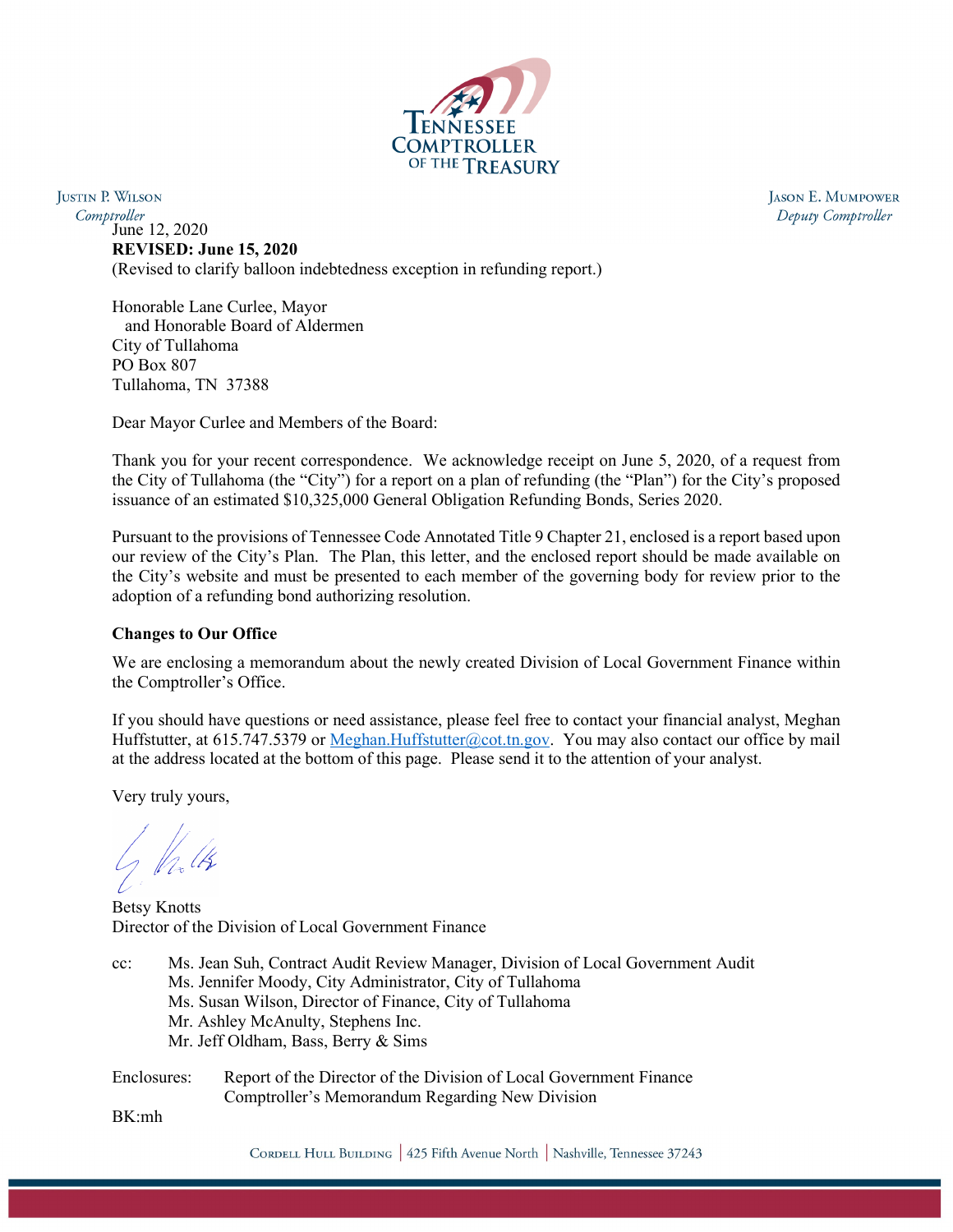

**JUSTIN P. WILSON** Comptroller

**JASON E. MUMPOWER** Deputy Comptroller

# **Report of the Director of the Division of Local Government Finance Concerning the Proposed Issuance of General Obligation Refunding Bonds, Series 2020 City of Tullahoma, Tennessee**

This report is being issued pursuant to T.C.A. § 9-21-903 and is based upon information as presented in a plan of refunding (the "Plan") received by our office on June 5, 2020, from the City of Tullahoma (the "City"). Our report provides information to assist the governing body in its responsibility to understand the nature of the refunding transaction, including the costs, risks, and benefits, prior to approving the issuance of the refunding bonds and is designed to provide consistent and comparable information for all local governments in Tennessee.

This report does not constitute approval or disapproval of the Plan or a determination that a refunding is advantageous or necessary nor that any of the refunded obligations should be refinanced or remain outstanding until their respective dates of maturity. This report does not address compliance with federal tax regulations and is not to be relied upon for that purpose. The City should discuss these issues with bond counsel. This report and the City's Plan must be presented to the governing body prior to the adoption of a refunding bond resolution.

# **Refunding Analysis**

At the request of the Mayor, our office has reviewed the City's Plan, as required by TCA § 9-21- 903, and provides the following analysis based upon the assumptions outlined in the Plan:

The City intends to issue by competitive public sale approximately \$10,325,000 General Obligation Refunding Bonds, Series 2020 (the "Series 2020 Refunding Bonds") priced at par to current refund:

- \$6,115,000 outstanding General Obligation Refunding Bonds, Series 2006, dated December 15, 2006, maturing April 1, 2021 through April 1, 2026 ("Series 2006 Bonds"); and
- \$3,950,000 outstanding General Obligation School Bonds, Series 2010, dated August 10, 2010, maturing October 1, 2020, through October 1, 2032 ("Series 2010 Bonds").

The aforementioned bonds are collectively known hereinafter as the "Refunded Bonds". The total amount being refunded is \$10,065,000.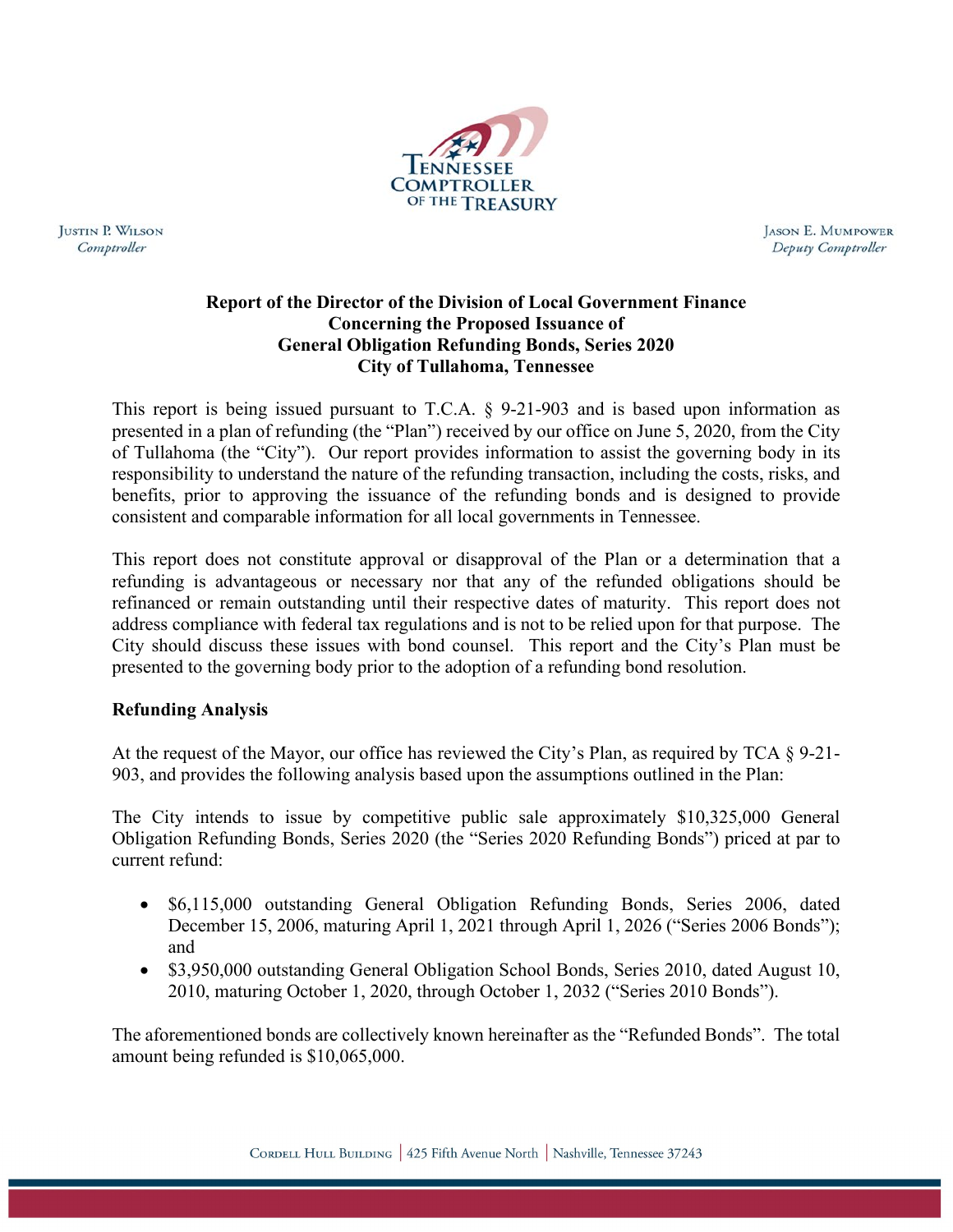City of Tullahoma – Series 2020 Refunding Report June 12, 2020 **Revised: June 15, 2020** Page 2

- The City's objective for refunding the Series 2006 Bonds and Series 2010 Bonds is to achieve debt service savings.
- Estimated net present value savings are \$1,143,272, or 11.36% of the refunded principal amount.
- Savings will be achieved by lowering the average coupon on the debt from a combined 3.82% on the Refunded Bonds to 1.16% on the Series 2020 Refunding Bonds.
- The final maturity of the Series 2020 Refunding Bonds does not extend beyond the final maturity of the Refunded Bonds.
- The proposed structure of the Series 2020 Refunding Bonds is not balloon indebtedness as defined in T.C.A. § 9-21-134 because at least 75% of the principal will be repaid in the first ten years and no more than 25% of the original principal will be repaid in any one year.
- Estimated costs of issuance are summarized below and are based upon the par amount of \$10,325,000 for the Series 2020 Refunding Bonds:

|                                         | <b>Amount</b> |    | Price per<br>\$1,000 Bond |  |
|-----------------------------------------|---------------|----|---------------------------|--|
| <b>Estimated Underwriter's Discount</b> | 41,300<br>S   | \$ | 4.00                      |  |
| Financial Advisor (Stephens Inc.)       | 35,000        |    | 3.39                      |  |
| <b>Bond Counsel</b>                     | 25,000        |    | 2.42                      |  |
| Rating Agencies                         | 23,000        |    | 2.23                      |  |
| Miscellaneous                           | 2,839         |    | 0.27                      |  |
| <b>Total Cost of Issuance</b>           | \$127,139     | \$ | 12.31                     |  |

### **Financial Professionals**

The Plan was prepared by the City with the assistance of Stephens, Inc. Municipal advisors have a fiduciary responsibility to the City. Underwriters have no fiduciary responsibility to the City. They represent the interests of their firm and are not required to act in the City's best interest without regard to their own or other interests.

The Municipal Securities Rulemaking Board (MSRB) establishes rules and notices that municipal advisors and underwriters must follow when engaging in municipal securities transactions and advising investors and local governments. To learn more about the obligations of the City's underwriter and municipal advisor, please read the information posted on the MSRB website: [www.msrb.org.](http://www.msrb.org/)

### **Plan Assumptions**

The assumptions of the Plan are the assertions of the City. An evaluation of the preparation, support and underlying assumptions of the Plan has not been performed by our office. This report provides no assurances of the reasonableness of the underlying assumptions. The assumptions included in the City's Plan may not reflect either current market conditions or market conditions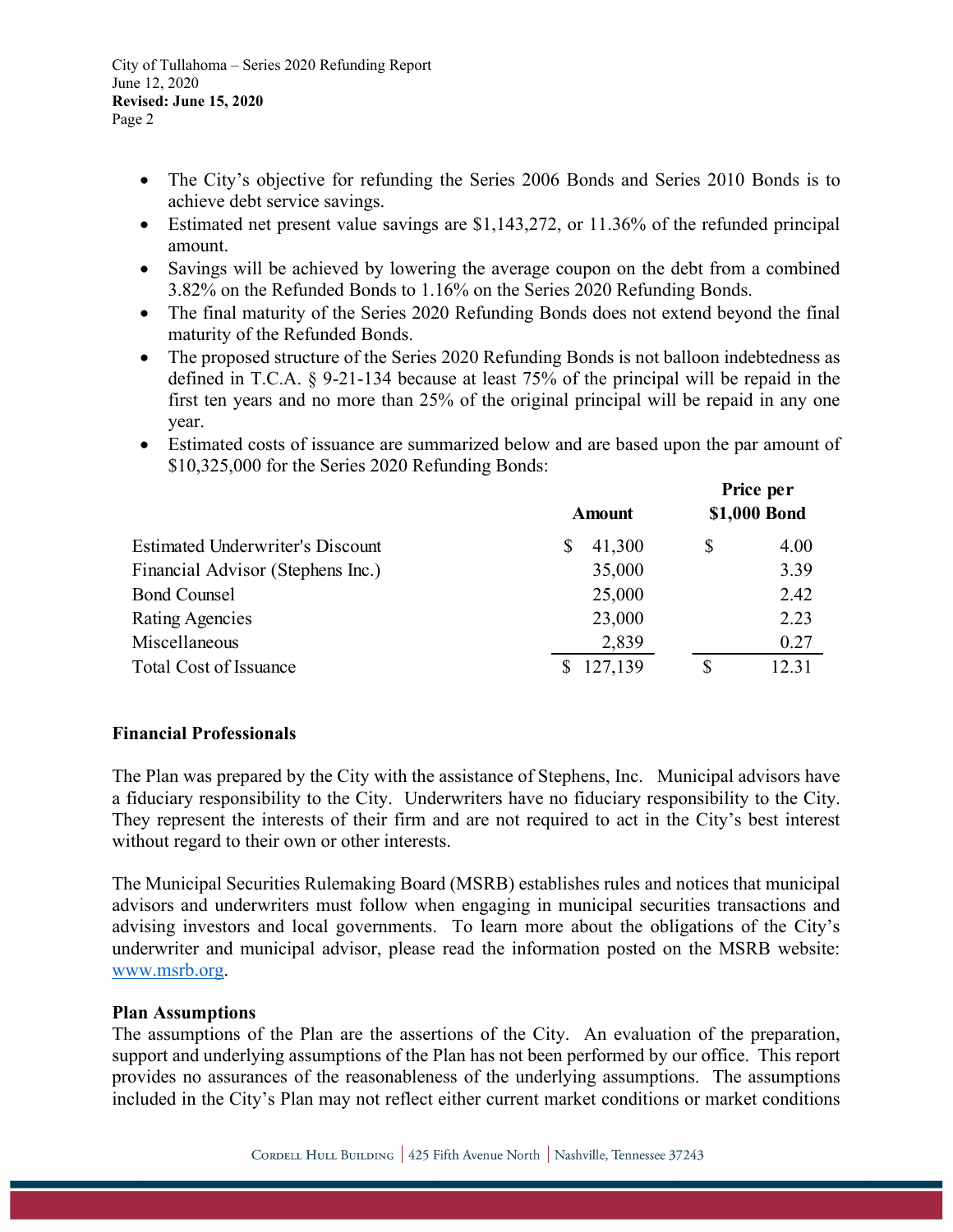City of Tullahoma – Series 2020 Refunding Report June 12, 2020 **Revised: June 15, 2020** Page 3

at the time of sale. The Series 2020 Refunding Bonds may be issued with a structure different from that of the Plan.

### **Debt Management Policy**

The City has adopted a debt management policy and has indicated in its Plan that the proposed refunding transaction complies with the City's policy.

## **Requirements After the Refunding Bonds Have Been Issued**

We have included a listing of certain compliance requirements your local government will be responsible for once the bonds are issued. The listing is not all inclusive and you should work with your municipal advisor and bond counsel to ensure compliance with legal and regulatory requirements related to the proposed refunding.

## **Effective Date for this Report**

This report is effective for a period of ninety (90) days from the date of the report. If the refunding transaction has not been priced during this ninety (90) day period, a new plan of refunding, with new analysis and estimates based on market conditions at that time, must be submitted to our office. We will then issue a report on the new plan for the City's governing body to review prior to adopting a new refunding bond authorizing resolution.

J Valts

Betsy Knotts Director of the Division of Local Government Finance Date: June 12, 2020 **REVISED: June 15, 2020** (Revised to clarify balloon indebtedness exception.)

Enclosure: Requirements After Debt is Issued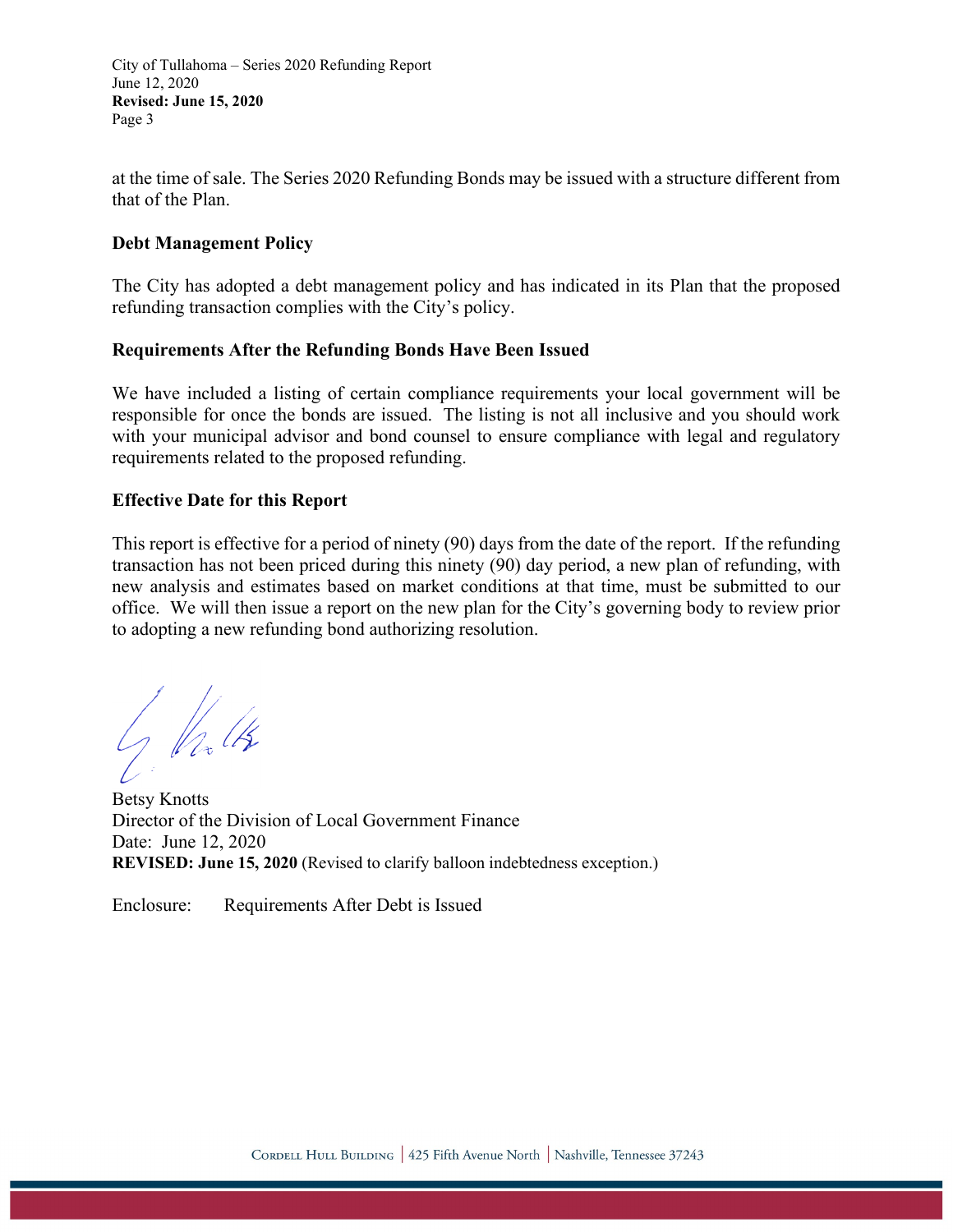

**JUSTIN P. WILSON** Comptroller

**JASON E. MUMPOWER** Deputy Comptroller

## **Requirements After Debt is Issued**

### • **Annual Budget Approval**

Your local government will be subject to an annual budget approval process for the life of the outstanding debt as required by TCA § 9-21-403. Please refer to our online guidance at: tncot.cc/budget.

## • **Bonds not Refunded**

If all the bonds are not refunded as a part of the proposed refunding transaction and the City wishes to refund them in a subsequent bond issue, then a new plan must be submitted to our office for review.

## • **Debt Management Policy**

Your local government should regularly review and, if necessary, amend its debt management policy. Please submit any amended policy to our office immediately upon adoption. Guidance concerning debt management policies is available at: tncot.cc/debt-policy.

# • **Required Notification**

We recognize that the information provided in the Plan submitted to our office is based on preliminary analysis and estimates and that actual results will be determined by market conditions at the time of sale. However, if it is determined prior to the issuance of the debt, that the actual results will differ significantly from the information provided in the submitted Plan and the City decides to proceed with the issue, the City's governing body and our office should be notified after the sale by the local government's Chief Executive Officer or the Chief Financial Officer regarding these differences. The Chief Executive Officer must state that they were aware of the differences and determined to proceed with the issuance of the debt. Notification will be necessary only if there is a change of ten percent  $(10\%)$  or more in any of the following:

- (1) An increase in the principal amount of the debt issued;
- (2) An increase in costs of issuance; or
- (3) A decrease in the cumulative savings or increase in the loss.

The notification must include an explanation for any significant differences and the justification for a change of ten percent (10%) or more from the amounts in the plan. This notification should be presented to the City's governing body and our office with the required filing of the Report on Debt Obligation, Form CT-0253.